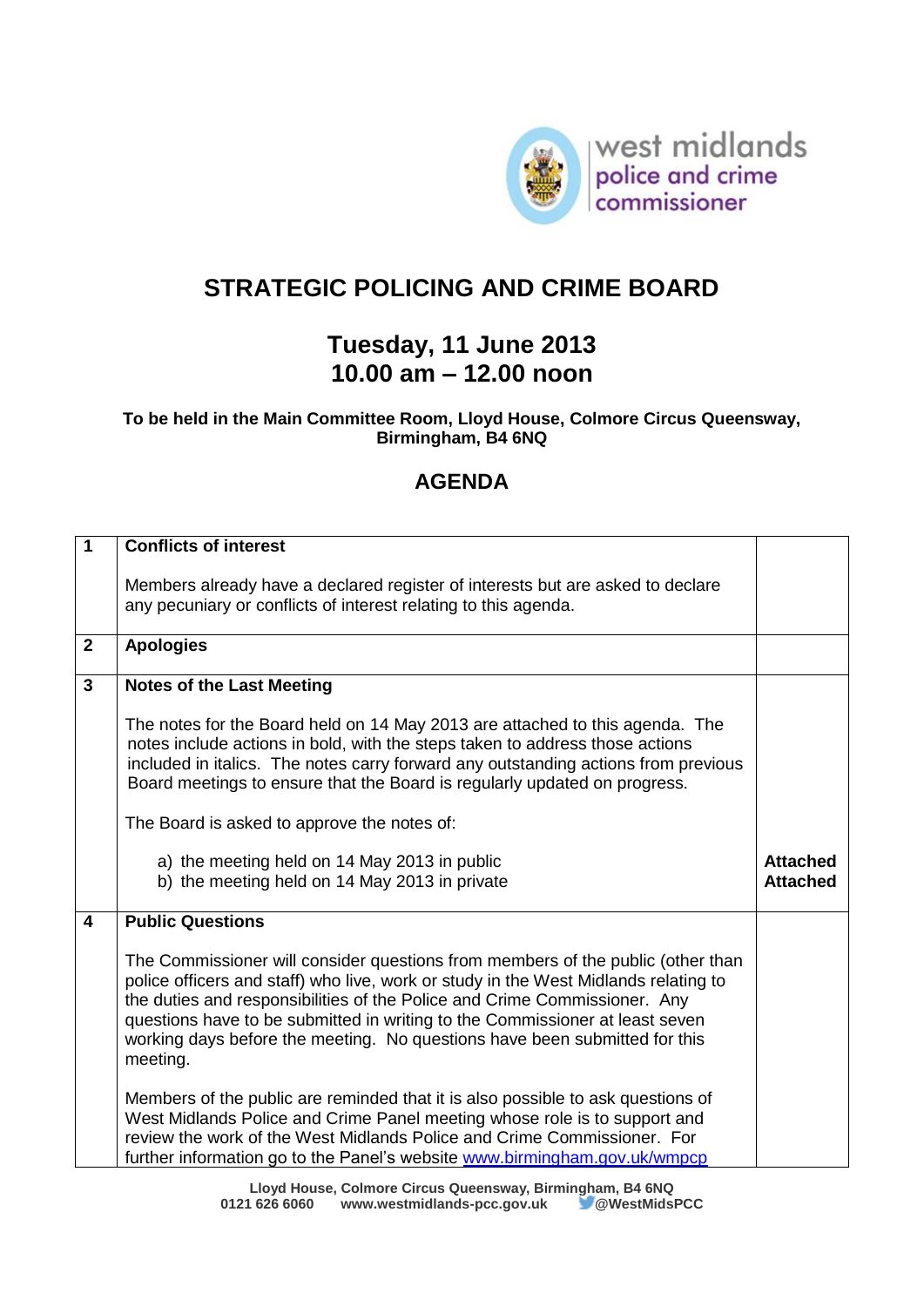| $\overline{5}$ | Finance: Provisional Revenue and Capital Outturn 2012/13                                                                                                                                                                                                                                                                                                                                                                                                                                                                                                                                                                                   | <b>Attached</b> |
|----------------|--------------------------------------------------------------------------------------------------------------------------------------------------------------------------------------------------------------------------------------------------------------------------------------------------------------------------------------------------------------------------------------------------------------------------------------------------------------------------------------------------------------------------------------------------------------------------------------------------------------------------------------------|-----------------|
|                | The Board is asked to consider the attached report from the Commissioner's Chief<br>Financial Officer and the Director of Resources. The Report has been prepared in<br>line with the approach supported by the Board at its meeting on 30 April 2013.<br>Details of this can be found on the Commissioner's website at www.westmidlands-<br>pcc.gov.uk/media/208610/06_spcb_30_apr_13_financial_reporting.pdf                                                                                                                                                                                                                             |                 |
| 6              | Performance against the 2013-14 Police and Crime Plan                                                                                                                                                                                                                                                                                                                                                                                                                                                                                                                                                                                      | <b>Attached</b> |
|                | The Board is asked to consider the attached report from the Chief Constable on<br>performance. The Report has been prepared in line with the approach supported<br>by the Board at its meeting on 14 May 2013. Details of this can be found on the<br>Commissioner's website www.westmidlands-<br>pcc.gov.uk/media/212413/05 spcb 14 may 13 performance against the police<br>and crime plan.pdf                                                                                                                                                                                                                                           |                 |
| $\overline{7}$ | <b>Feeling the Difference</b>                                                                                                                                                                                                                                                                                                                                                                                                                                                                                                                                                                                                              | <b>Attached</b> |
|                | The Board is asked to consider the attached report from the Chief Constable on<br>the Feeling the Difference survey. The Feeling the Difference Survey is a public<br>perception survey conducted by BMC for the Force. The survey is conducted in<br>two waves per year with a total of 16,800 interviews conducted. A number of<br>changes have recently been made to the survey which has been running since<br>April 2004. The Report on the agenda will be accompanied by a presentation by<br>the independent survey company BMC to update Board members on the survey's<br>operation.                                               |                 |
| 8              | Director of Resource's Portfolio Update                                                                                                                                                                                                                                                                                                                                                                                                                                                                                                                                                                                                    | <b>Attached</b> |
|                | The Board is asked to consider the attached report from the Director of Resources<br>on his portfolio of work. In addition to this report, the Board does receive regular<br>finance and personnel reports, both of which fall within the Director of Resources<br>responsibilities. These aspects are not therefore covered in this portfolio report.<br>There is a report from a member of the Command Team at each meeting of the<br>Board covering their portfolio of work. Each portfolio will be considered by the<br>Board twice a year.                                                                                            |                 |
| 9              | Update on the Community Safety Fund and Community Safety Partnership<br><b>Spending Plans 2013-14</b>                                                                                                                                                                                                                                                                                                                                                                                                                                                                                                                                      | <b>Attached</b> |
|                | At its meeting on 14 May 2013 the Board asked for a report on the funding plans<br>for the Community Safety Fund monies allocated to each of the seven community<br>safety partnerships by the Commissioner. The Board is asked to consider the<br>attached report from the Chief Executive on those plans.                                                                                                                                                                                                                                                                                                                                |                 |
| 10             | The Commissioner's Annual Report                                                                                                                                                                                                                                                                                                                                                                                                                                                                                                                                                                                                           | <b>Attached</b> |
|                | The Commissioner is required by the Police Reform and Social Responsibility Act<br>2011 to produce an Annual Report. The Board is asked to consider the attached<br>draft Annual Report, which was circulated to the Board in draft on 28 May 2013,<br>which covers his first four months in office, together with the preceding eight-<br>month period from April 2012 to November 2012 when governance of the Force<br>was the responsibility of West Midlands Police Authority. The Commissioner is<br>Lloyd House, Colmore Circus Queensway, Birmingham, B4 6NQ<br>0121 626 6060<br>www.westmidlands-pcc.gov.uk<br><b>OWestMidsPCC</b> |                 |